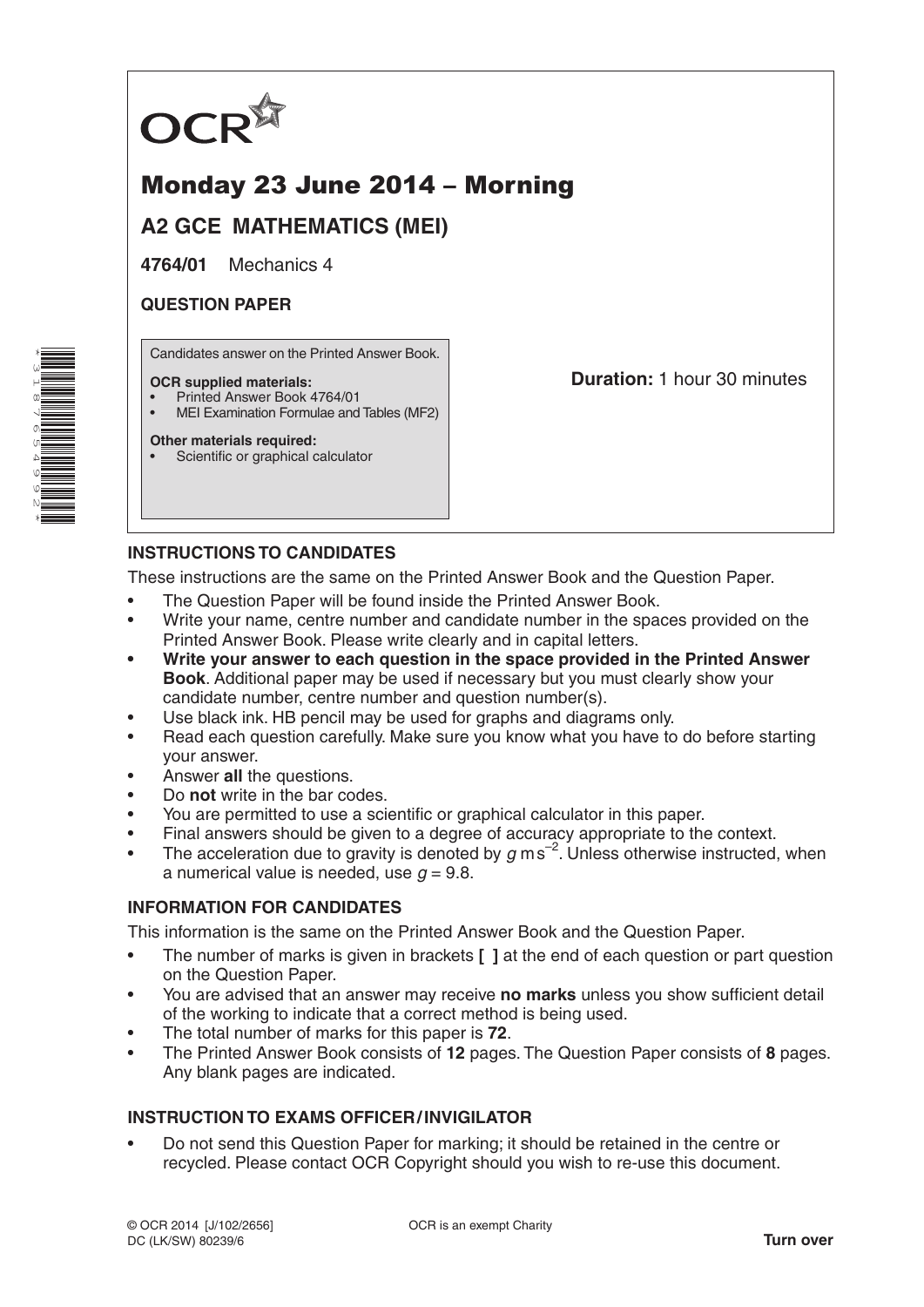#### **Section A** (24 Marks)

- **1** A sports car of mass 1.2 tonnes is being tested on a horizontal, straight section of road. After *t* s, the car has travelled x m from the starting line and its velocity is  $v \text{m s}^{-1}$ . The engine produces a driving force of 4000 N and the total resistance to the motion of the car is given by  $\frac{40}{49}v^2N$ . The car crosses the starting line with speed  $10 \text{ m s}^{-1}$ .
	- (i) Write down an equation of motion for the car and solve it to show that  $v^2 = 4900 4800 e^{-\frac{1}{735}x}$ . [7]
	- **(ii)** Hence find the work done against the resistance to motion over the first 100m beyond the starting line.

**[5]**

**2** On a building site, a pulley system is used for moving small amounts of material up to roof level. A light pulley, which can rotate freely, is attached with its axis horizontal to the top of some scaffolding. A light inextensible rope hangs over the pulley with a counterweight of mass  $m_1$  kg attached to one end. Attached to the other end of the rope is a bag of negligible mass into which  $m_2$  kg of roof tiles are placed, where  $m_2 < m_1$ . This situation is shown in Fig. 2.



**Fig. 2**

Initially the system is held at rest with the rope taut, the counterweight at the top of the scaffolding and the bag of tiles on the ground. When the counterweight is released, the bag ascends towards the top of the scaffolding. At time *t* s the velocity of the counterweight is  $v \text{ m s}^{-1}$  downwards.

The counterweight is made from a bag of negligible mass filled with sand. At the moment the counterweight is released, this bag is accidentally ripped and after this time the sand drops out at a constant rate of  $\lambda$ kgs<sup>-1</sup>.

**(i)** Find the equation of motion for the counterweight while it still contains sand, and hence show that

$$
v = gt + \frac{2gm_2}{\lambda} \ln \left( 1 - \frac{\lambda t}{m_1 + m_2} \right).
$$
 [8]

(ii) Given that the sand would run out after 10 seconds and that  $m_2 = \frac{4}{5}m_1$ , find the maximum velocity attained by the counterweight towards the ground. You may assume that the scaffolding is sufficiently high that the counterweight does not hit the ground before this velocity is reached. **[4]**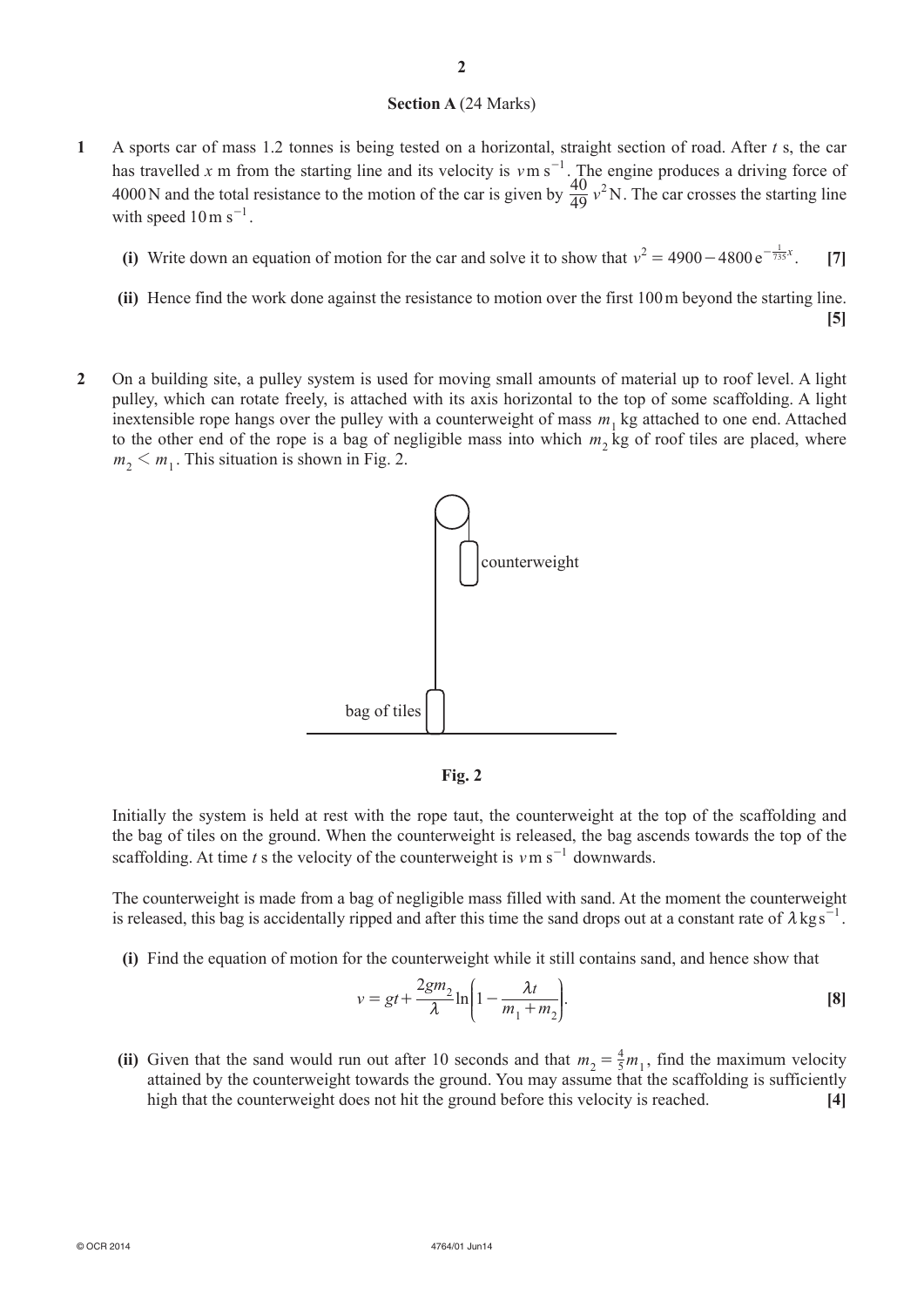#### **Section B** (48 Marks)

**3** A uniform rigid rod AB of mass *m* and length 2*a* is freely hinged to a horizontal floor at A. The end B is attached to a light elastic string of modulus *λ* and natural length 5*a*. The other end of the string is attached to a small, light, smooth ring C which can slide along a horizontal rail. The rail is a distance 7*a* above the floor and C is always vertically above B. The angle that AB makes with the floor is  $\theta$ . The system is shown in Fig. 3.



**Fig. 3**

**(i)** Find the potential energy, *V*, of the system and hence show that

$$
\frac{dV}{d\theta} = a\cos\theta \bigg( mg - \frac{4\lambda}{5} (1 - \sin\theta) \bigg). \tag{6}
$$

(ii) Show that there is a position of equilibrium when  $\theta = \frac{1}{2}\pi$  and determine whether or not it is stable. **[6]**

There are two further positions of equilibrium when  $0 \le \theta \le \pi$ .

- **(iii)** Find the magnitude of the tension in the string and the vertical force of the hinge on the rod in these positions. **[3]**
- (iv) Show that  $\lambda > \frac{5mg}{4}$ . [4]
- **(v)** Show that these positions of equilibrium are stable. **[4]**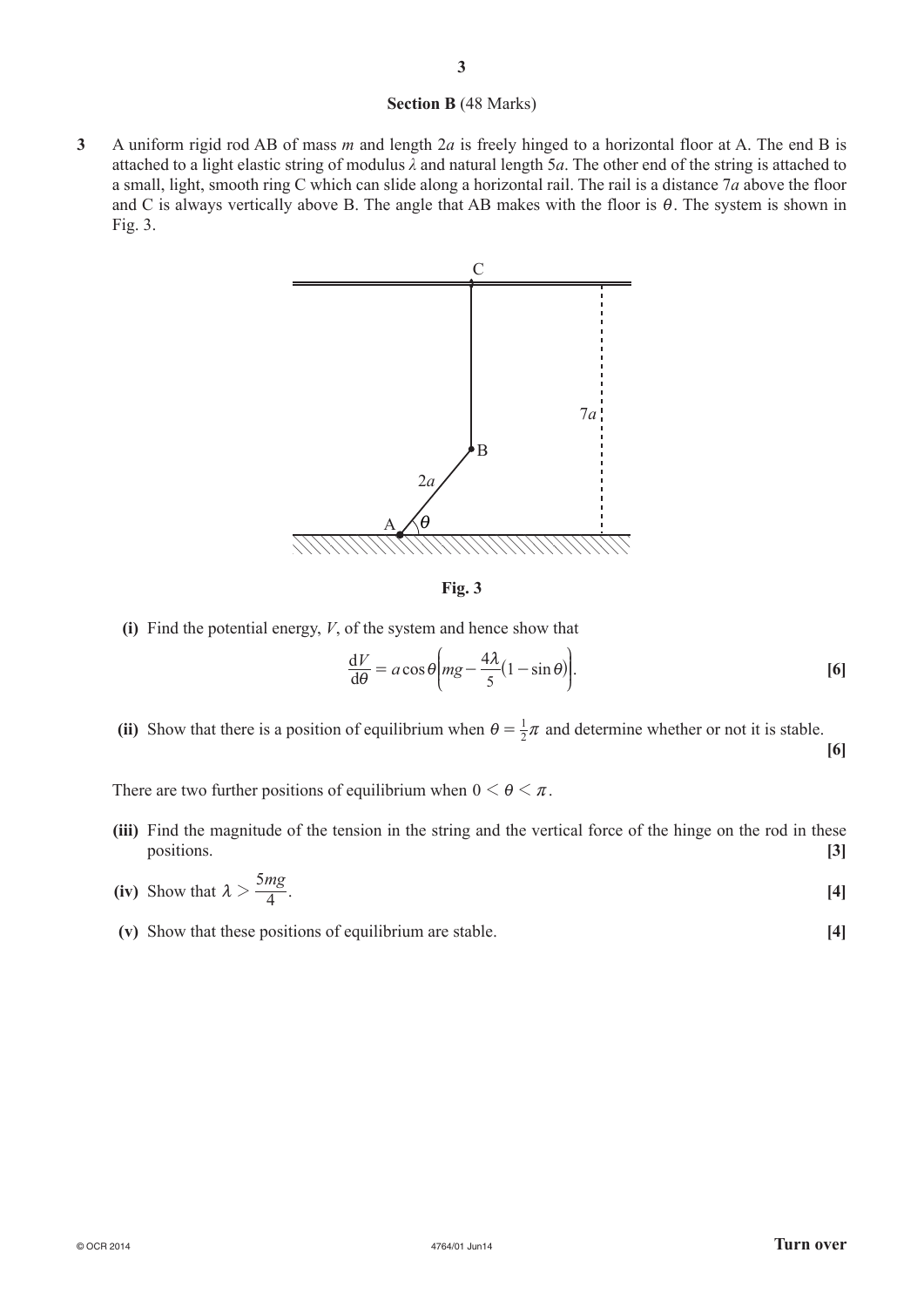**4 (a)** A pulley consists of a central cylinder of wood and an outer ring of steel. The density of the wood is  $700 \text{ kg m}^{-3}$  and the density of the steel is 7800 kg m<sup>-3</sup>. The pulley has a radius of 20 cm and is 10 cm thick (see Fig. 4.1).



**Fig. 4.1**

Find the radius that the central cylinder must have in order that the moment of inertia of the pulley about the axis of symmetry shown in Fig. 4.1 is  $1.5 \text{ kg m}^2$ . **[6]**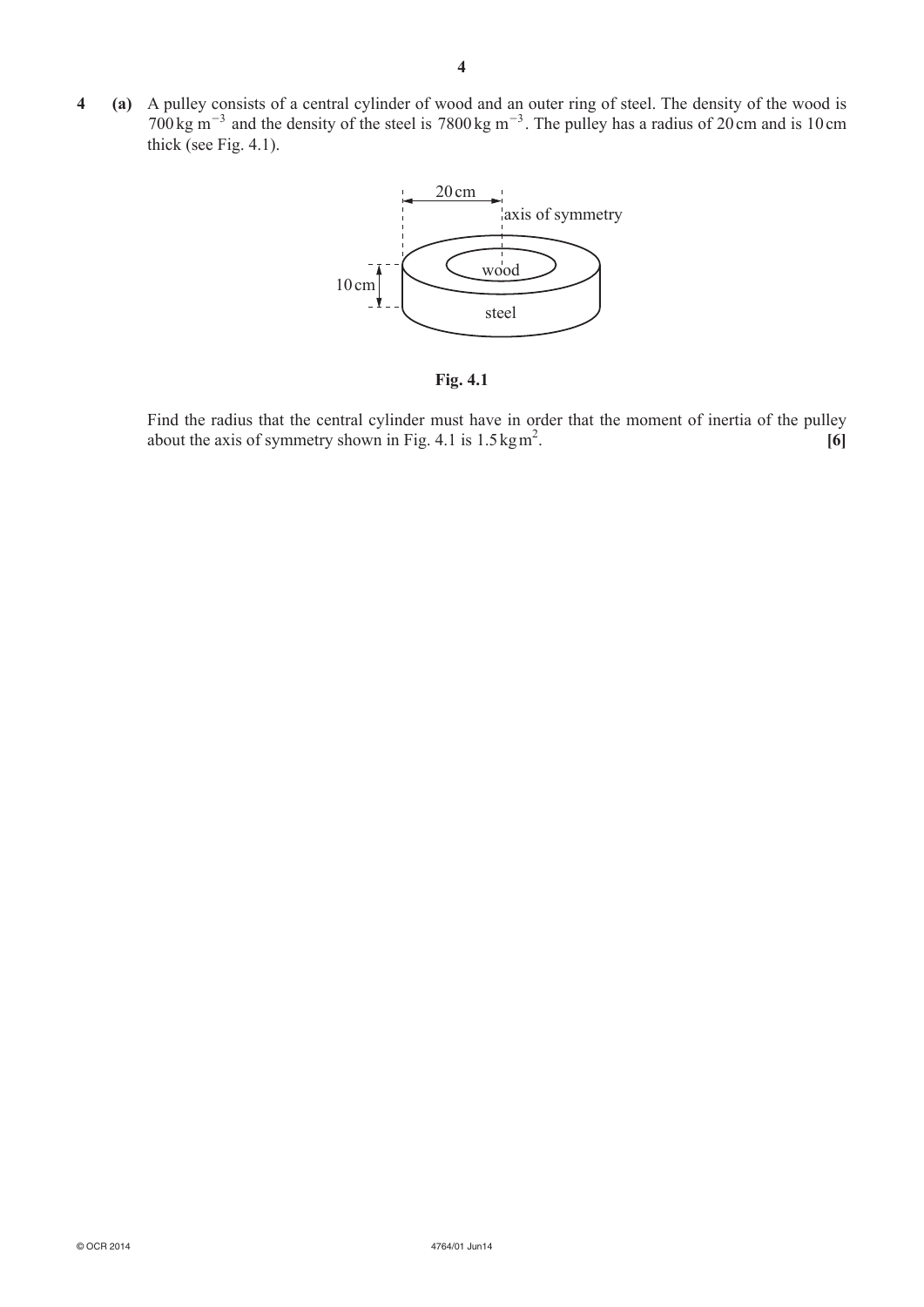**(b)** Two blocks P and Q of masses 10 kg and 20kg are connected by a light inextensible string. The string passes over a heavy rough pulley of radius 25cm. The pulley can rotate freely and the string does not slip. Block P is held at rest in smooth contact with a plane inclined at 30° to the horizontal, and block Q is at rest below the pulley (see Fig. 4.2).



**Fig. 4.2**

At *t* s after the system is released from rest, the pulley has angular velocity  $\omega$  rad s<sup>-1</sup> and block P has constant acceleration of  $2 \text{ m s}^{-2}$  up the slope.

**(i)** Show that the net loss of energy of the two blocks in the first *t* seconds of motion is  $87t<sup>2</sup>$  J and use the principle of conservation of energy to show that the moment of inertia of the pulley about its axis of rotation is  $\frac{87}{32}$  kg m<sup>2</sup> . **[6]**

When  $t=3$  a resistive couple is applied to the pulley. This resistive couple has magnitude( $2\omega + k$ ) Nm, where  $k$  is a constant. The couple on the pulley due to tensions in the sections of string is  $\frac{117}{4} - \frac{15}{8}$  dt 147 15  $-\frac{15}{8}\frac{d\omega}{dt}$  $\overline{1}$ L ŀ K  $\overline{y}$ Nm in the direction of positive  $\omega$ .

**(ii)** Write down a first order differential equation for  $\omega$  when  $t \ge 3$  and show by integration that

$$
\omega = \frac{1}{8} \Big( (45 + 4k) e^{\frac{64}{147}(3-t)} + 147 - 4k \Big).
$$
 [8]

- **(iii)** By considering the equation given in part **(ii)**, find the value or set of values of *k* for which the pulley
	- (*A*) continues to rotate with constant angular velocity,
	- (*B*) rotates with decreasing angular velocity without coming to rest,
	- (*C*) rotates with decreasing angular velocity and comes to rest if there is sufficient distance between P and the pulley. **[5]**

#### **END oF quESTioN pApEr**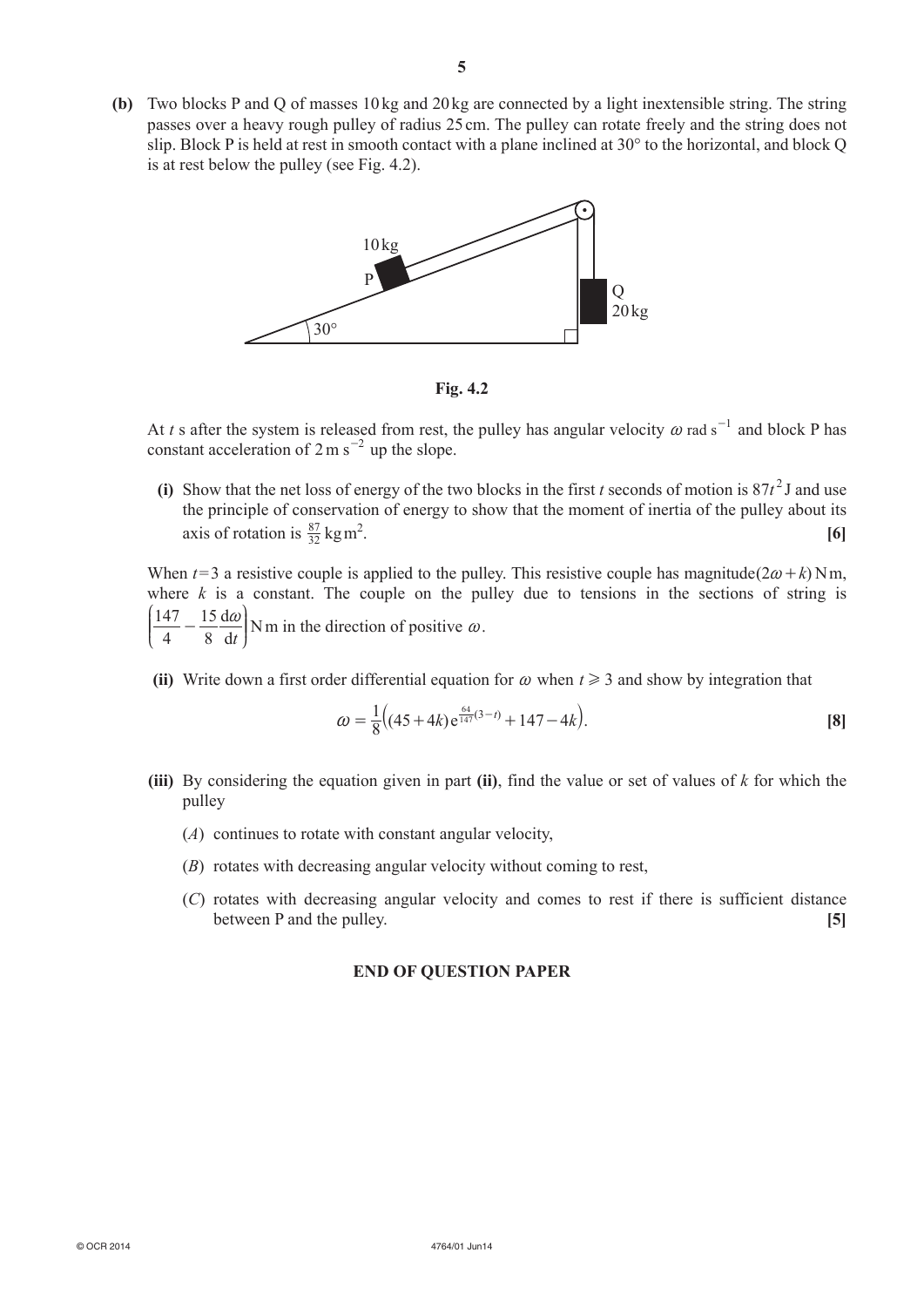### **BLANK PAGE**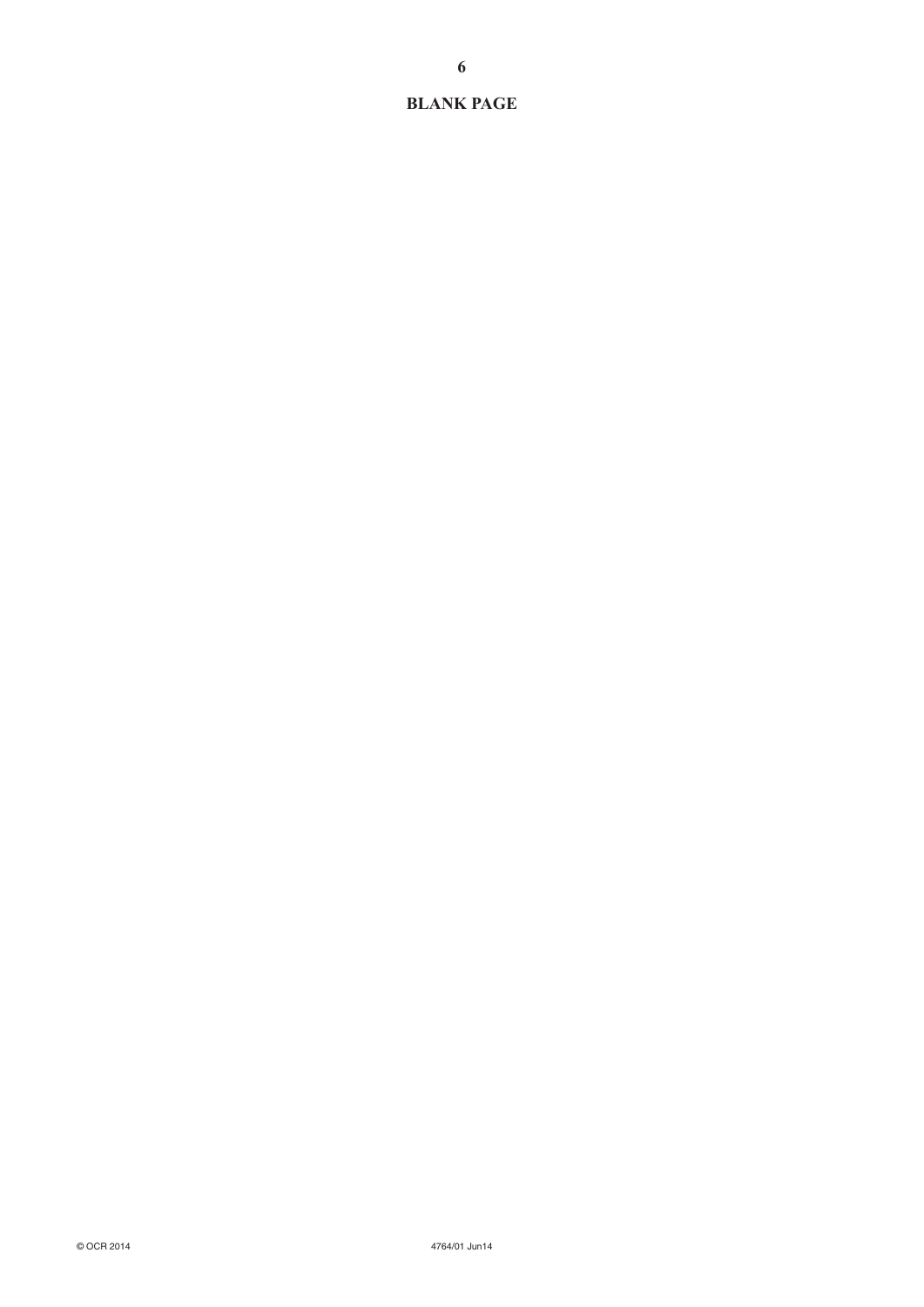### **BLANK PAGE**